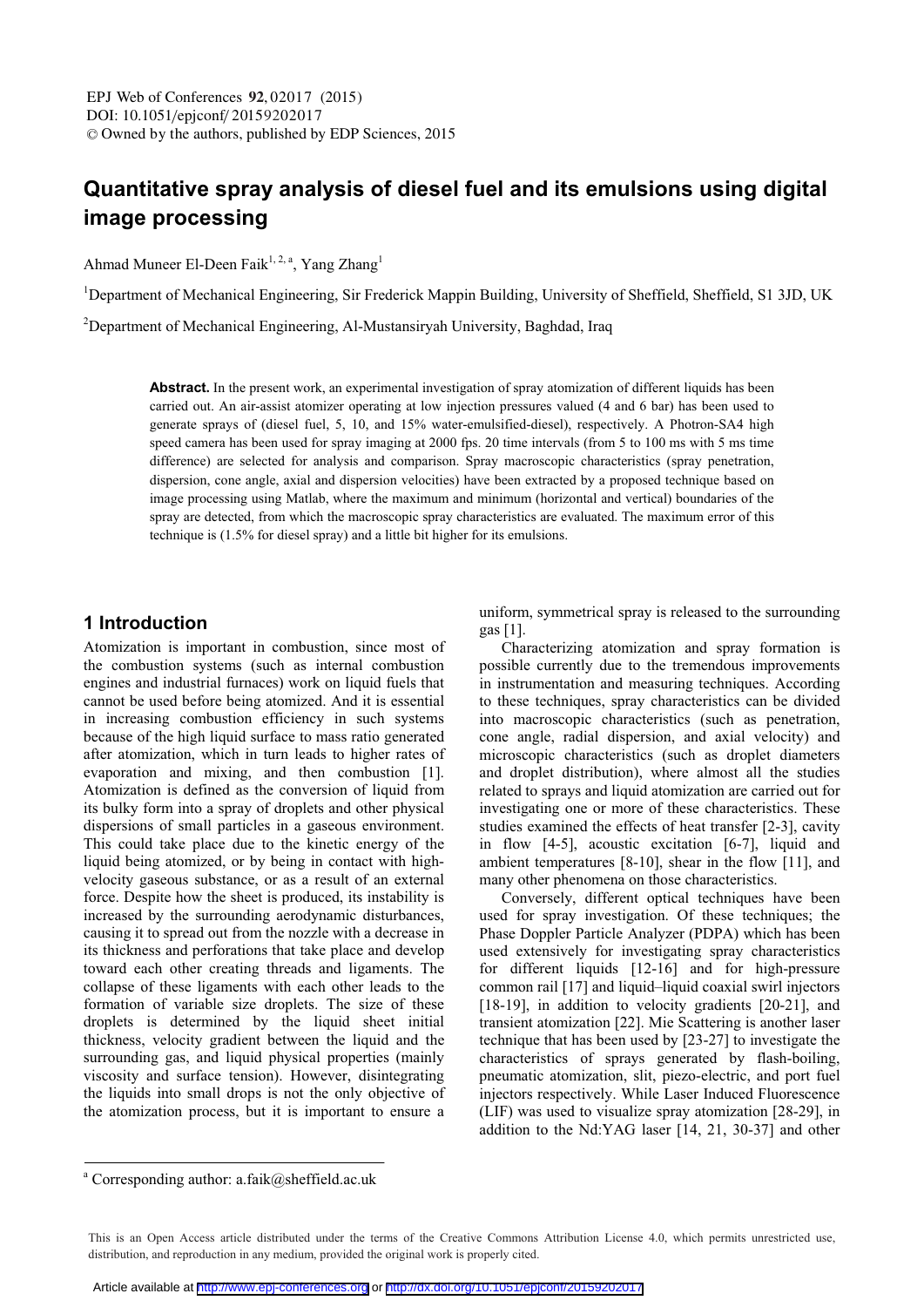laser techniques mentioned in [12, 38-48]. Shadowgraphs are used as well in spray atomization investigations either individually [49-52] or accompanied by another optical technique such as laser-based techniques [25, 28] and high speed camera [53]. However, combining shadowgraphy with other techniques is almost useful, since shadowgraphs detect the flow configuration and the other system spots the allocation of spray droplets accurately [28]. Whilst, high speed imaging has been used by [9, 18, 34, 42, 49, 55] for demonstrating the dynamic characteristics of the resulting sprays. Since it gives the opportunity to investigate particles in the range of 10 and 10,000 μm in size. Where, instability and nonuniformity at different circumferential positions in the spray can be clearly detected. Flow patterns and turbulence within the sprays could be well recognized as well.

On the other hand, diesel fuel is of great importance in energy production by combustion, especially in the compression ignition engines, where, diesel fuel is injected into the compressed high temperature air in the form of spray. Therefore, spray characteristics of diesel fuel represent a dominant parameter in combustion efficiency and engine performance. Though, a number of studies have been conducted to investigate and describe these characteristics both macroscopically and microscopically. These studies focused on different parameters affecting spray characteristics of the diesel fuel. Where [17, 37, 44, 58-59] investigated the macroscopic spray structure and spray characteristics of diesel sprays generated by common rail type highpressure injector for the diesel engines. While [60-61] aimed to improve diesel atomization by adding dissolved gases  $(CO_2$  and  $CH_4$  respectively) into the liquid. Whereas [62-63] studied the characteristics of diesel sprays generated by acoustic and electrostatic atomization techniques respectively. Additionally, [14] described an experimental and numerical model on microscopic droplet behaviors and macroscopic atomization characteristics of diesel and bio-diesel fuels under the conditions of air cross-flow.

The effect of emulsifying fuel by water on the spray characteristics of the resulting bi-component product has been studied from different sides, where [54, 64-66] studied the atomization of the emulsions flowing through twin-fluid, swirl, and effervescent atomizers respectively, while [67-68] investigated the secondary atomization of an emulsified fuel.

From the previous discussion, it is obvious that optical diagnoses have been used extensively in spray atomization, where the mentioned techniques and a lot more; contributed on going far in the exploration and understanding of spray atomization and the different associated processes. However, different requirements have to be verified in order to get the full advantage of spray imaging. Of these requirements is the automation of analysis due to the vast amount of images that are obtained for every test. Therefore, efforts are directed towards developing automatic image analysis methods, such as those developed by [69-70].

In this work, the macroscopic characteristics of different liquid sprays generated by an air-assist-atomizer are investigated. This investigation has been carried out using high speed imaging of the flow field, then analyzing the obtained images by digital image processing using Matlab for extracting the required features related to time. The aim of this work is to use image processing tools in Matlab for automatic detection and analysis of the different macroscopic features of liquid fuel spray.

# **2 Experimental Setup**

The schematic drawing of the experimental setup is shown in figure 1. Where an air-assisted spray gun with (1.3 mm) diameter nozzle used to generate sprays horizontally. This gun is connected to an air compressor (of 8 bar max pressure) with an air valve in the flow line. Compressor pressure values have been set to (4 and 6 bar) for each liquid. A Photron-SA4 camera has been used for imaging during the test. Imaging conditions are: frame rate (2000 fps), resolution (1024x1024), and shutter speed (1/s). Three light sources have been installed perpendicular to the spray gun axis in the (Y and Z) directions with a light absorbing dark gray background to capture the spray images. Diesel fuel has been tested in addition to three diesel emulsions of water concentrations (5, 10, and 15% respectively). The emulsions are prepared in the liquid container immediately just before starting the test to avoid deposition and component separation. For each test, the spray gun trigger is operated just once, and an intermittent spray is produced.



**Figure 1:** Schematic drawing of the experimental setup.

# **3 Results and Discussion**

The images collected from experiments have been processed using Matlab, where an algorithm has been written to read, rename, enhance, and then analyze the selected image (or images) as shown in figure 2. Image analysis starts with binarization, then thresholding, and edge detection. Thereafter, the maximum and minimum boundaries (both horizontally and vertically) are estimated to evaluate spray axial penetration and radial dispersion respectively.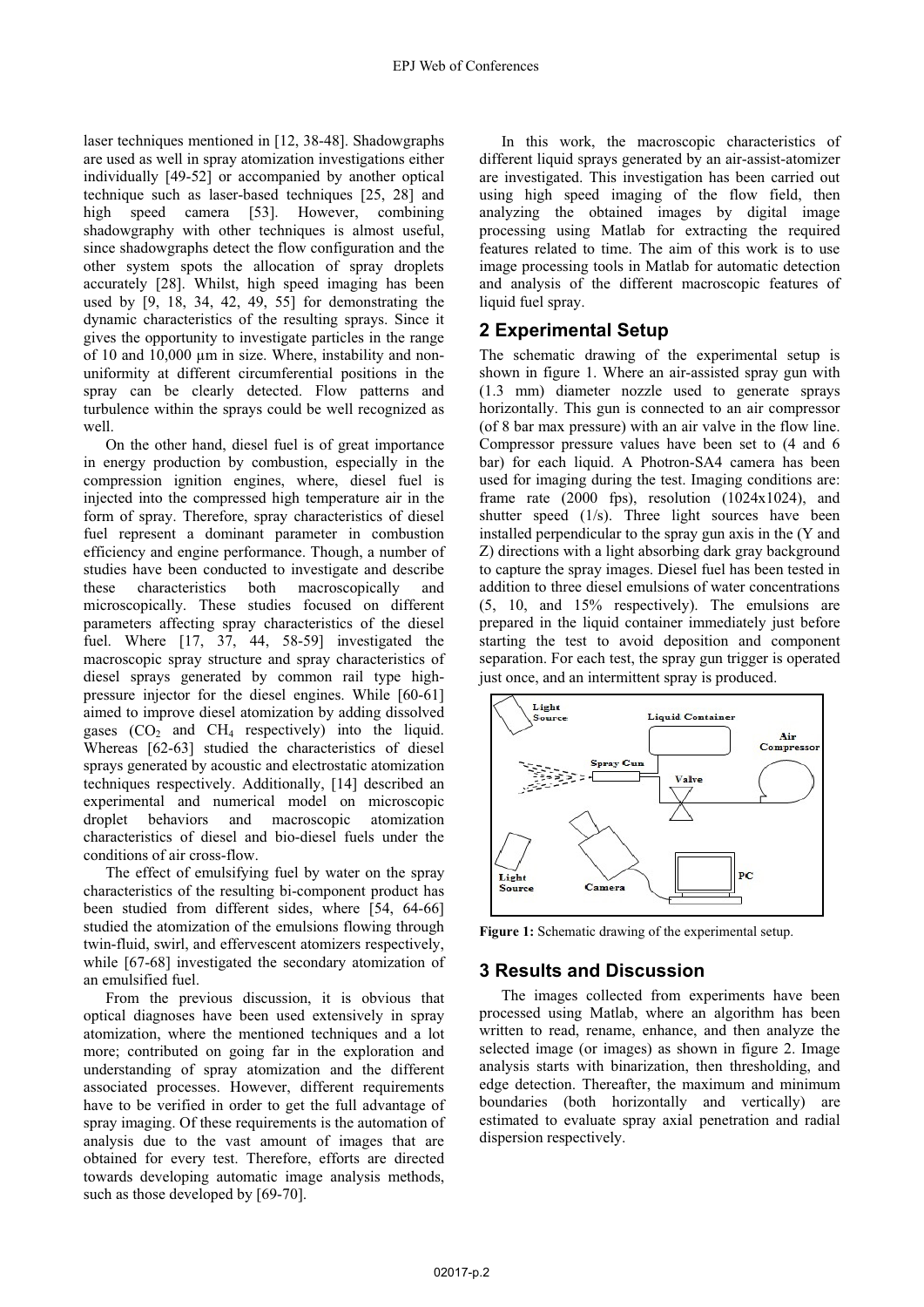

**Figure 2:** Flowchart of the image processing program.

The suitable value for thresholding has been found by investigating a series of values starting from (10) to (60) marching (10) during the whole period of injection for the two injection pressures and all the liquids under study. Figures 3 and 4 show samples of these threshold comparisons at 25 ms after injection for the two pressure values.





**Figure 3:** Samples of spray image threshold at 4 bar pressure.

**Figure 4:** Samples of spray image threshold at 6 bar pressure.

The parameters selected for comparison are the spray projected area and cone angle, where these two parameters are the mostly affected characteristics by changing the threshold value, since they are related to the

boundaries of the spray. Therefore, the resulting spray projected area and cone angle have been compared with those corresponding values of the original images and the percentage errors for both pressures have been evaluated and presented in figures 5-8 respectively. From figures 5 and 6 it is shown that the minimum error in the resulting area occurs at thresholds (20 and 30) for the 4 and 6 bar pressures, where the errors at these values for 4 bar are about (1%) for both diesel fuel and 5% water-emulsified diesel, <10% and < 15% for 10% water-emulsified diesel and 15% water-emulsified diesel respectively. While the errors at 6 bar are almost <5% for the 4-liquids at threshold (30).







**Figure 6:** Percentage error in spray area estimation at different thresholds, at 6 bar pressure.



**Figure 7:** Percentage error in spray cone angle estimation at different thresholds, at 4 bar pressure.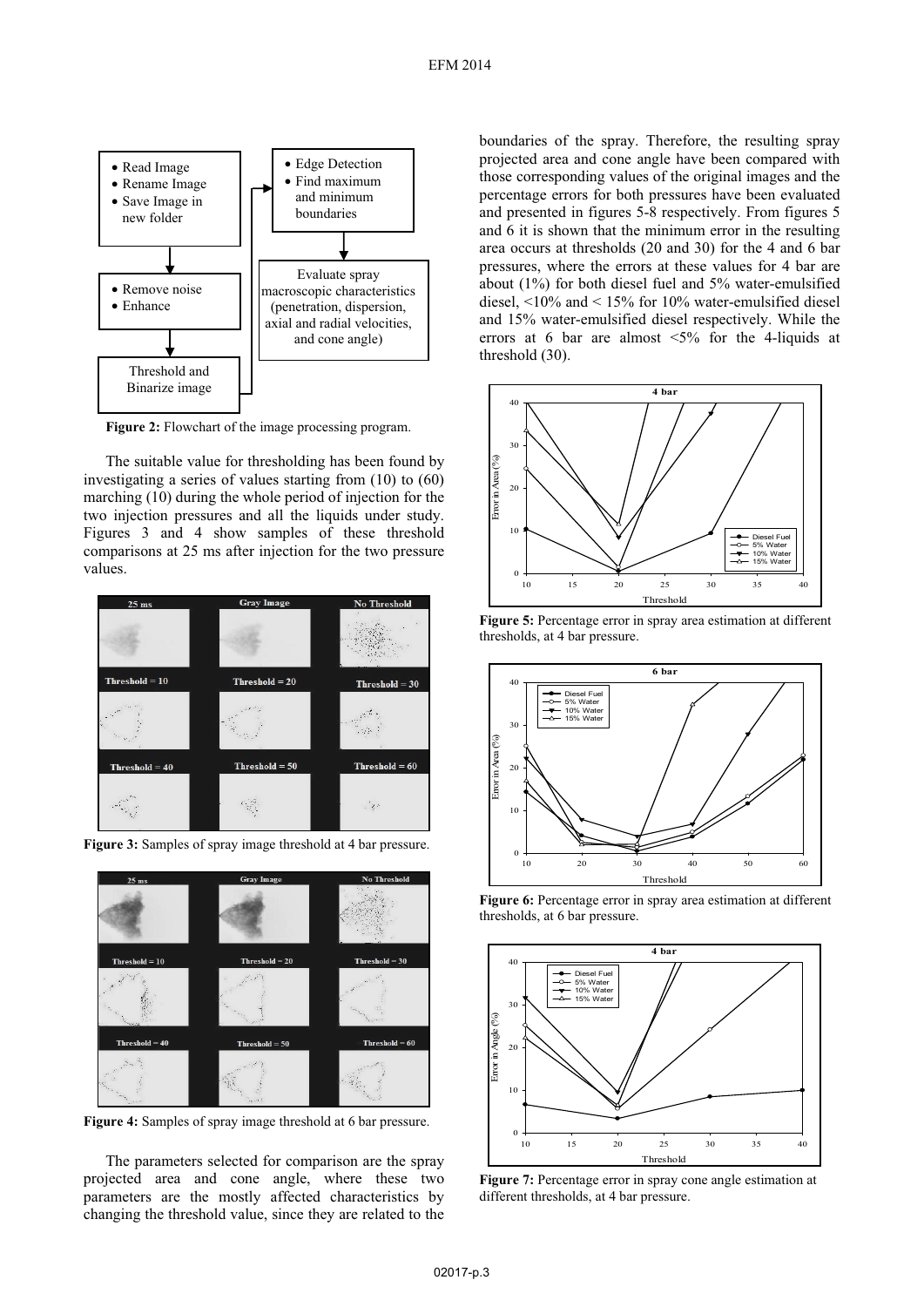

**Figure 8:** Percentage error in spray cone angle estimation at different thresholds, at 6 bar pressure.

Figures 7 and 8 show exactly the same scenario for errors in cone angle with <10% error for almost all liquids at 4 bar and <5% for all liquids at 6 bar. Therefore, the thresholds (20 and 30) have been selected for the analysis of sprays generated by 4 and 6 bar injection pressures respectively.

The analysis incorporated 20 time intervals starting (5 ms) to (100 ms) marching (5 ms), where the images acquired from the 4-liquids testing under 4 and 6 bar injection pressures have been processed according to the flowchart in figure 2 and the obtained data has been presented in figures 9-19 describing spray penetration, axial velocity, dispersion, radial velocity, and cone angle respectively. In these figures, and for simplicity, the (5, 10, and 15%) water-emulsified diesel fuels will be assigned as (5% water, 10% water, and 15% water respectively).

Figures 9 and 10 show the increase of penetration of the 4 liquids with time at 4 and 6 bar injection pressures respectively. Form these figures it can be noticed that at early time after injection (5 ms), injection pressure almost has no effect on the axial penetration of all liquids, in contrast to the other time intervals where it is obvious that increasing injection pressure leads to an increase in spray penetration. It can be noticed as well that the penetrations of the four liquids are almost the same.

Figures 11 and 12 show the decrease of axial velocity of the 4 liquids with time at 4 and 6 bar injection pressures respectively. This velocity is obtained by tracking the difference in traveled distance of the spray on the selected time interval. From the figures, it can be seen that axial velocity is proportional to injection pressure, and that after about (40 ms) after injection, and for a given pressure, all liquids will have almost the same velocity, which means that liquid properties have no dominant effect in controlling spray axial velocity compared to injection pressure. Additionally, it can be noticed that the axial velocity of diesel emulsions are higher than that of pure diesel which could be related to the dynamic viscosity which is higher in the bi-component mixtures than in those single-component base liquids [71]. This is clearly presented in figure 13 which shows the average axial velocity of the 4-liquids at 4 and 6 bar injection pressures. Where, the average velocity of the diesel fuel spray is lower than those of its emulsions at a given pressure.



**Figure 9:** Spray penetration versus time for the 4-liquids at 4 bar injection pressure.



**Figure 10:** Spray penetration versus time for the 4-liquids at 6 bar injection pressure.



**Figure 11:** Axial velocity versus time for the 4-liquids at 4 bar injection pressure.



**Figure 12:** Axial velocity versus time for the 4-liquids at 6 bar injection pressure.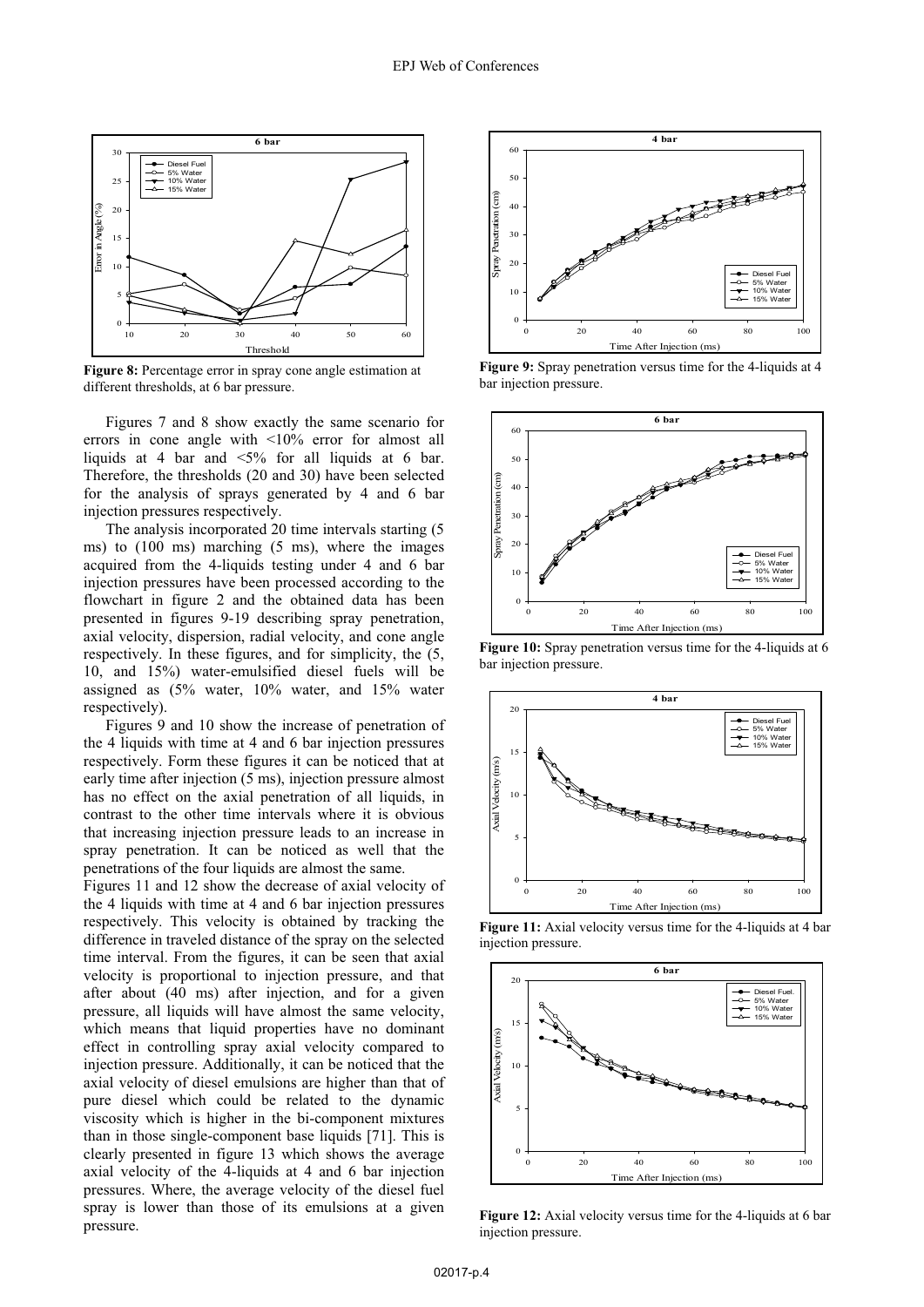![](_page_4_Figure_1.jpeg)

**Figure 13:** Average axial velocity of the 4-liquids at 4 and 6 bar injection pressures.

Figures 14 and 15 show the dispersion distance of the spray of the 4 liquids with time at 4 and 6 bar injection pressures respectively. Form these figures it can be noticed that at early time after injection (5 ms), the dispersion distance of all the liquids is almost the same for the two pressures, which is similar to the axial penetration shown in figures 9 and 10. However, for the later time periods (10-80 ms), it is obvious that injection pressure is effective in increasing dispersion distance, where, the dispersion in 6 bar pressure is almost (1.5-2) times that corresponding distance at 4 bar and the same time. Thereafter, the distances level out for both pressures. It can be noticed as well that all the liquids almost reach their maximum dispersion at the same time at a given pressure, and that this time is inversely proportional with injection pressure (80 and 100 ms) for 4 and 6 bar respectively. Additionally, the dispersion of diesel fuel at a given pressure is almost higher than those of its emulsions except the dispersions of the 10% wateremulsified diesel, as shown in figure 16 that demonstrates the maximum dispersion of the 4-liquids at the 4 and 6 bar pressures. This could be related to the physical properties of the liquids under study, where the surface tension of diesel is lower than those of its emulsions [71], therefore its resistance to rapture is less and its dispersion is higher. Furthermore, by comparing the penetrations and dispersions of the same liquids at the same pressure and instant of time, it can be observed that the dispersion of the liquid is about  $(1/3)$  its penetration, and that dispersion is instantaneously irregular compared to penetration.

Figures 17 and 18 show the decrease of dispersion velocity of the 4 liquids with time at 4 and 6 bar injection pressures respectively. This velocity is obtained by tracking the difference in traveled distance of the spray on the selected time interval. From the figures, it can be seen that dispersion velocity is proportional with injection pressure, and that after about (50 ms) of injection, and for a given pressure, all liquids will have almost the same velocity, which means that liquid properties have no dominant effect in controlling dispersion velocity compared to injection pressure. It can be noticed as well that all liquids almost have the same dispersion velocity with diesel being a little bit the highest in all time intervals. In addition, by comparing the dispersion velocity with the axial velocity in figures

11 and 12, it can scrutinized that the axial velocity is about  $(1.5 - 2)$  times the dispersion velocity, and that the rate of decrease in axial velocity about twice that of dispersion velocity.

The average spray cone angle of the 4 liquids at 4 and 6 bar injection pressures is shown in figure 19. From this figure, it can be seen that the spray cone angle is proportional with injection pressure, and that it is inversely proportional with water content, where it is the highest in diesel spray and decreases by water emulsion until reaching the lowest values among the four liquids in 15% water-emulsified diesel. Additionally, it can be inferred that the rate of change cone angle with pressure is inversely proportional with water content as well, where the cone angle of pure diesel fuel increased from 59° to 74° by increasing pressure from 4 to b bar i.e., 15° of increase compared to 13°, 11°, and 10° of increase for the 5%, 10%, and 15% water emulsified diesels respectively.

From the previous discussions, it can be concluded that the utilized processing technique is beneficial in extracting the macroscopic characteristics of the spray with acceptable errors (almost <5%) within the selected threshold values under certain injection pressures. Therefore, using this technique gives the possibility to estimate spray penetration and dispersion, and then evaluate axial and dispersion velocities and the average cone angle in accordance to the estimated penetration and dispersion values.

![](_page_4_Figure_8.jpeg)

**Figure 14:** Radial dispersion versus time for the 4-liquids at 4 bar injection pressure.

![](_page_4_Figure_10.jpeg)

**Figure 15:** Radial dispersion versus time for the 4-liquids at 6 bar injection pressure.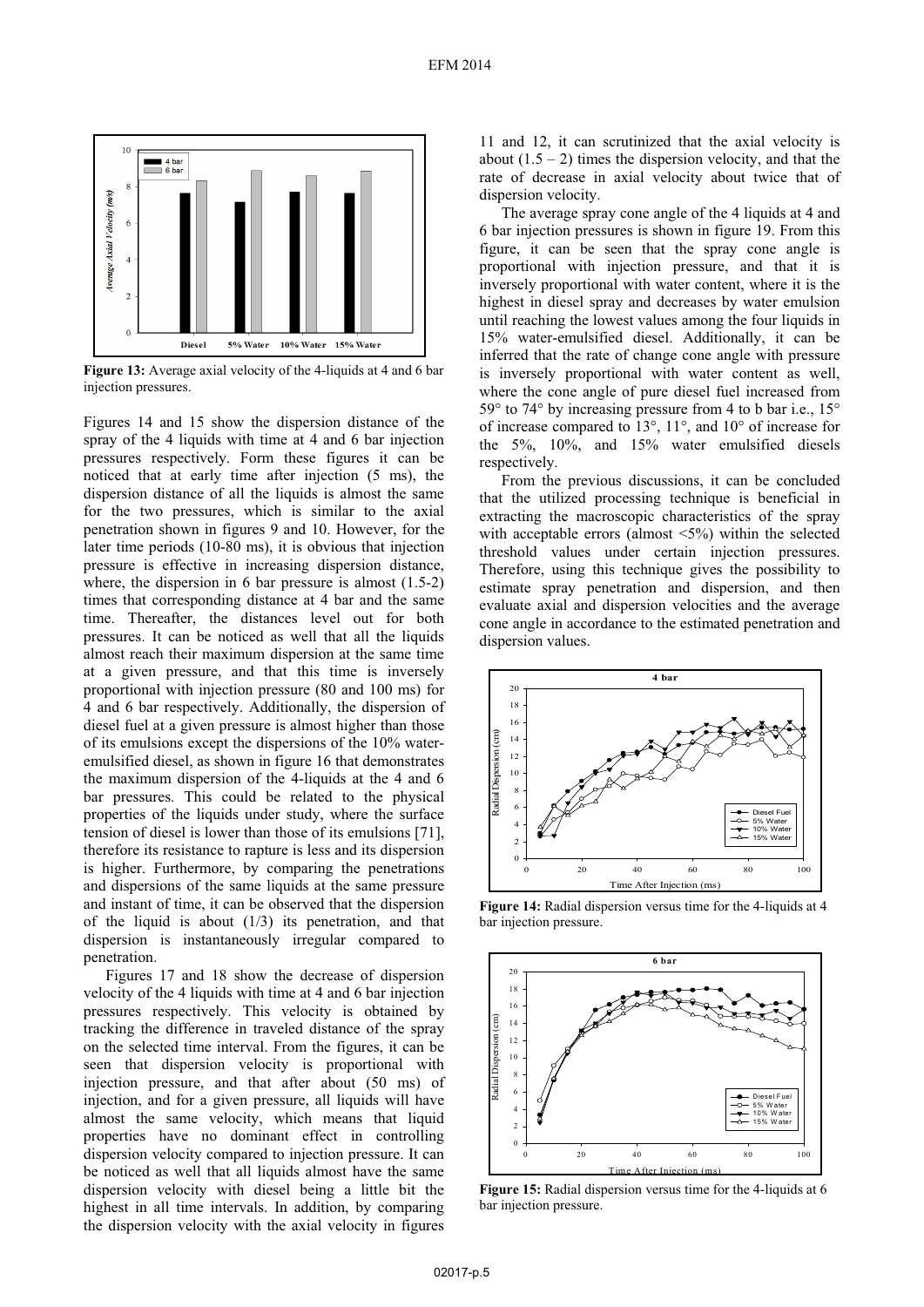![](_page_5_Figure_1.jpeg)

**Figure 16:** Maximum dispersion distance of the 4-liquids at 4 and 6 bar injection pressures.

![](_page_5_Figure_3.jpeg)

**Figure 17:** Radial velocity versus time for the 4-liquids at 4 bar injection pressure.

![](_page_5_Figure_5.jpeg)

**Figure 18:** Radial velocity versus time for the 4-liquids at 6 bar injection pressure.

![](_page_5_Figure_7.jpeg)

**Figure 19:** Spray cone angle of the 4-liquids at 4 and 6 bar injection pressures.

#### **4 Conclusions**

From the previous discussions, the following conclusions can be outlined:

- The utilized processing technique is beneficial in estimating the macroscopic characteristics of the spray with an error below 5% for most of the cases studied.
- The suitable threshold values for this technique are (20) for sprays at 4 bar injection pressure, and (30) for 6 bar injection pressure.
- Axial and dispersion penetrations are almost the same at the early stages of injection suggesting that at these stages the thermophysical properties of the liquid have no effect on controlling spray characteristics compared to injection pressure.
- The dispersion of diesel fuel at a given pressure is almost higher than those of its emulsions.
- At a given pressure, the axial penetration of the liquid is about (3) times its dispersion at any instant of time.
- The axial velocity of the diesel fuel is less than those of its emulsions, and its dispersion velocity is higher.
- The axial velocity is about (1.5-2) times the dispersion velocity, and the rate of decrease of axial velocity is almost about twice that of dispersion velocity for almost all the liquids under study.
- For a given pressure, the cone angle of diesel fuel is higher than those of its emulsions.

#### **Acknowledgments**

Ahmad M. Faik is grateful to the scholarship awarded by the Higher Committee for Education Development (HCED) in Iraq.

# **REFERENCES**

- 1. Lefebvre, A.H. *Atomization and Sprays*, Hemisphere Publishing Corporation, (1989).
- 2. Moreira, A. L. N., Moita, A. S., Cossali, E., Marengo, M., Santini, M. *Experiments in Fluids*, **43**(2-3), pp.297–313, (2007)
- 3. Xie, J. L., Gan, Z. W., Duan, F., Wong, T. N., Yu, S. C. M., Zhao, R. *International Journal of Thermal Sciences*, **68**, pp.94–102, (2013).
- 4. Park, S. H., Suh, H. K., Lee, C.S. *Energy and Fuels*, **22**(1), pp.605–613, (2008).
- 5. Suh, H. K., Lee, C.S. *International Journal of Heat and Fluid Flow*, **29**(4), pp.1001–1009, (2008)
- 6. Basu, S., Saha, A., Kumar, R. *International Journal of Heat and Mass Transfer*, **59**, pp.316–327, (2013).
- 7. Freret, L., Lacour, C., de Chaisemartin, S., Ducruix, S., Durox, D., Laurent, F., Massot, M. *Proceedings of the Combustion Institute*, **32**(2), pp.2215–2222, (2009).
- 8. Dombrovskii, L. A., Zalkind, V. I., Zeigarnik, Y. A., Marinichev, D. V., Nizovskii, V. L., Oksman, A. A., Khodakov, K.A. *Thermal Engineering*, **56**(3), pp.191–200, (2009).
- 9. Park, S. H., Kim, H. J., Lee, C.S. *Fuel*, **89**(10), pp.3001–3011, (2010).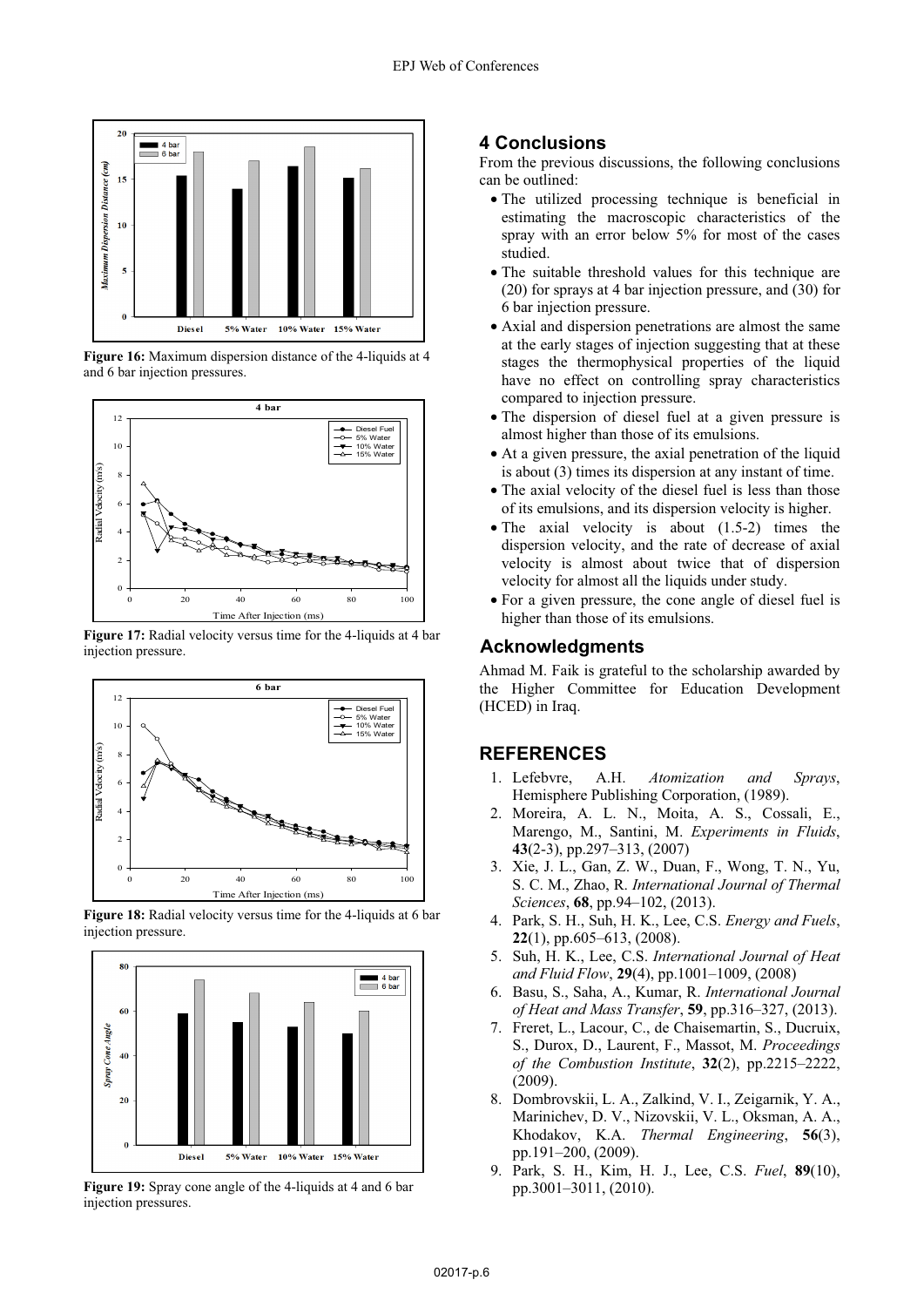- 10. Park, S. H., Kim, H. J., Suh, H. K., Lee, C.S. *International Journal of Heat and Fluid Flow*, **30**(5), pp.960–970, (2009b).
- 11. Gupta, A. K., Habibzadeh, B. *37th Intersociety Energy Conversion Engineering Conference (IECEC)*. pp. 269–275, (2002).
- 12. Aleiferis, P. G., Van Romunde, Z.R. *Fuel*, **105**, pp.143–168, (2013).
- 13. Deprédurand, V., Castanet, G., Lemoine, F. *International Journal of Heat and Mass Transfer*, **53**(17-18), pp.3495–3502, (2010).
- 14. Kim, S., Hwang, J. W., Lee, C.S. *International Journal of Heat and Fluid Flow*, **31**(4), pp.667–679, (2010).
- 15. Kourmatzis, A., Pham, P. X., Masri, A.R. *Fuel*, **108**, pp.758–770, (2013).
- 16. Park, S. H., Youn, I. M., Lim, Y., Lee, C.S. *Fuel Processing Technology*, **106**, pp.392–401, (2013).
- 17. Lee, C. S., Park, S.W. *Fuel*, **81**(18), pp.2417–2423, (2002).
- 18. Engelbert, C., Hardalupas, Y., Whitelaw, J.H. *Proceedings of the Mathematical and Physical Sciences*. The Royal Society, pp. 189–229, (1995).
- 19. Soltani, M. R., Ghorbanian, K., Ashjaee, M., Morad, M.R. *Aerospace Science and Technology*, **9**(7), pp.592–604, (2005).
- 20. Hardalupas, Y., Taylor, A., Whitelaw, J. *International Journal of Multiphase Flow*, **18**(2), pp.159–179, (1992).
- 21. Park, S. W., Kim, S., Lee, C.S. *International Journal of Multiphase Flow*, **32**(7), pp.807–822, (2006).
- 22. Kim, D. J., Lee, J.K. *International Journal of Automotive Technology*, **9**(3), pp.297–305, (2008).
- 23. Matsuoka, H., Sekiguchi, S., Yagi, N., Inoue, K., Ohta, N., Suzuki, T. *The Journal of Physical Chemistry C*, **113**(32), pp.14110–14113, (2009).
- 24. Moon, S., Bae, C., Choi, J., Abo-Serie, E. *Fuel*, **86**(3), pp.400–409, (2007).
- 25. Padala, S., Le, M. K., Kook, S., Hawkes, E.R. *Applied Thermal Engineering*, **52**(1), pp.24–37, (2013).
- 26. Zeng, W., Xu, M., Zhang, G., Zhang, Y., Cleary, D.J. *Fuel*, **95**, pp.287–297, (2012).
- 27. Zhang, G., Qiao, X., Miao, X., Hong, J., Zheng, J. *Fuel*, **102**, pp.666–673, (2012).
- 28. Fei, L. S., Xu, S. L., Wang, C. J., Li, Q., Huang, S.H. *Science in China Series E: Technological Sciences*, **51**(2), pp.145–152, (2008).
- 29. Zigan, L., Schmitz, I., Flügel, A., Wensing, M., Leipertz, A. *Fuel*, **90**(1), pp.348–363, (2011).
- 30. Anand, T. N. C., Mohan, A. M., Ravikrishna, R. V. *Fuel*, **102**, pp.613–623, (2012).
- 31. Gao, J., Park, S. W., Wang, Y., Reitz, R. D., Moon, S., Nishida, K. *Fuel*, **89**(12), pp.3758–3772, (2010).
- 32. Günther, A., Wirth, K.E. *International Journal of Heat and Mass Transfer*, **64**, pp.952–965, (2013).
- 33. Kim, H. J., Park, S. H., Suh, H. K., Lee, C.S. *Energy and Fuels*, **23**, pp.1734–1742, (2009).
- 34. Lee, D., You, G., Choi, S., Huh, H. *Journal of Visualization*, **14**(3), pp.273–283, (2011)
- 35. Park, S. H., Kim, H. J., Suh, H. K., Lee, C.S. *International Journal of Heat and Fluid Flow*, **30**(1), pp.108–116, (2009a).
- 36. Park, S. W., Kim, H. J., Lee, K. H., Lee, C.S. *KSME International Journal*, **18**(7), pp.1177–1186, (2004).
- 37. Suh, H. K., Park, S. W., Lee, C.S. *Energy and Fuels*, **20**(4), pp.1471–1481, (2006).
- 38. Caputo, G., Liparoti, S., Adami, R., Reverchon, E. *Industrial and Engineering Chemistry Research*, **51**(36), pp.11803–11808, (2012).
- 39. Chen, P., Wang, W., Roberts, W. L., Fang, T. *Fuel*, **103**, pp.850–861, (2013).
- 40. Gao, J., Nishida, K. *Applied Physics B*, **101**(1-2), pp.433–443, (2010).
- 41. Godelle, J., Letellier, C., Gouesbet, G. *AIP Conference Proceedings*, **502**, pp.517–523, (2000).
- 42. Kim, H. J., Park, S. H., Lee, C.S. *Fuel Processing Technology*, **91**(3), pp.354–363, (2010).
- 43. Pfeifer, C., Bruzzese, C., Fast, G., Kuhn, D., Class, A.G. *Flow Measurement and Instrumentation*, **22**(5), pp.456–460, (2011).
- 44. Suh, H. K., Park, S. H., Kim, H. J., Lee, C.S. *Fuel*, **88**(6), pp.1070–1077, (2009).
- 45. Suh, H. K., Park, S. W., Lee, C.S. *Proceedings of the Institution of Mechanical Engineers, Part D: Journal of Automobile Engineering*, **223**(12), pp.1587–1600, (2009).
- 46. Tsai, S. C., Luu, P., Roski, G., Tsai, C.S. *IEEE Ultrasonics Symposium*. pp. 715–718, (1998).
- 47. Yule, A. J., Seng, C. A. H., Felton, P. G., Ungut, A., Chigier, N.A. *18th Symposium (International) on Combustion / The Combustion Institute*. pp. 1501 – 1510, (1981).
- 48. Yule, A. J., Seng, C. A. H., Felton, P. G., Ungut, A., Chigier, N.A. *Combustion and Flame*, **44**, pp.71–84, (1982).
- 49. Mayer, W. O. H., Branam, R. *Experiments in Fluids*, **36**(4), pp.528–539, (2004).
- 50. Milton, B.E., *Shock Waves*, 16(2), pp.95–107, (2006).
- 51. Pfeifer, C., Kuhn, D., Class, A.G. *Fuel*, **104**, pp.116–127, (2013).
- 52. Rahman, M. A., Balzan, M., Heidrick, T., Fleck, B.A. *International Journal of Multiphase Flow*, **38**(1), pp.35–52, (2012).
- 53. Watanabe, H., Okazaki, K. *Proceedings of the Combustion Institute*, **34**(1), pp.1651–1658, (2013).
- 54. Ochowiak, M. *Chemical Engineering and Processing*, **52**, pp.92–101, (2012).
- 55. Park, S. H., Cha, J., Kim, H. J., Lee, C.S. *Energy*, **39**(1), pp.375–387, (2012).
- 56. Vukasinovic, B., Smith, M. K., Glezer, A. *Physics of Fluids*, **19**(1), p.012104, (2007).
- 57. Wang, X., Huang, Z., Kuti, O. A., Zhang, W., Nishida, K. *International Journal of Heat and Fluid Flow*, **31**(4), pp.659–666, (2010).
- 58. Klein-Douwel, R. J. H., Frijters, P. J. M., Somers, L. M. T., de Boer, W. A., Baert, R.S.G. *Fuel*, **86**, pp.1994–2007, (2007).
- 59. Suh, H. K., Park, S. W., Lee, C.S. *Fuel*, **86**(17-18), pp.2833–2845, (2007).